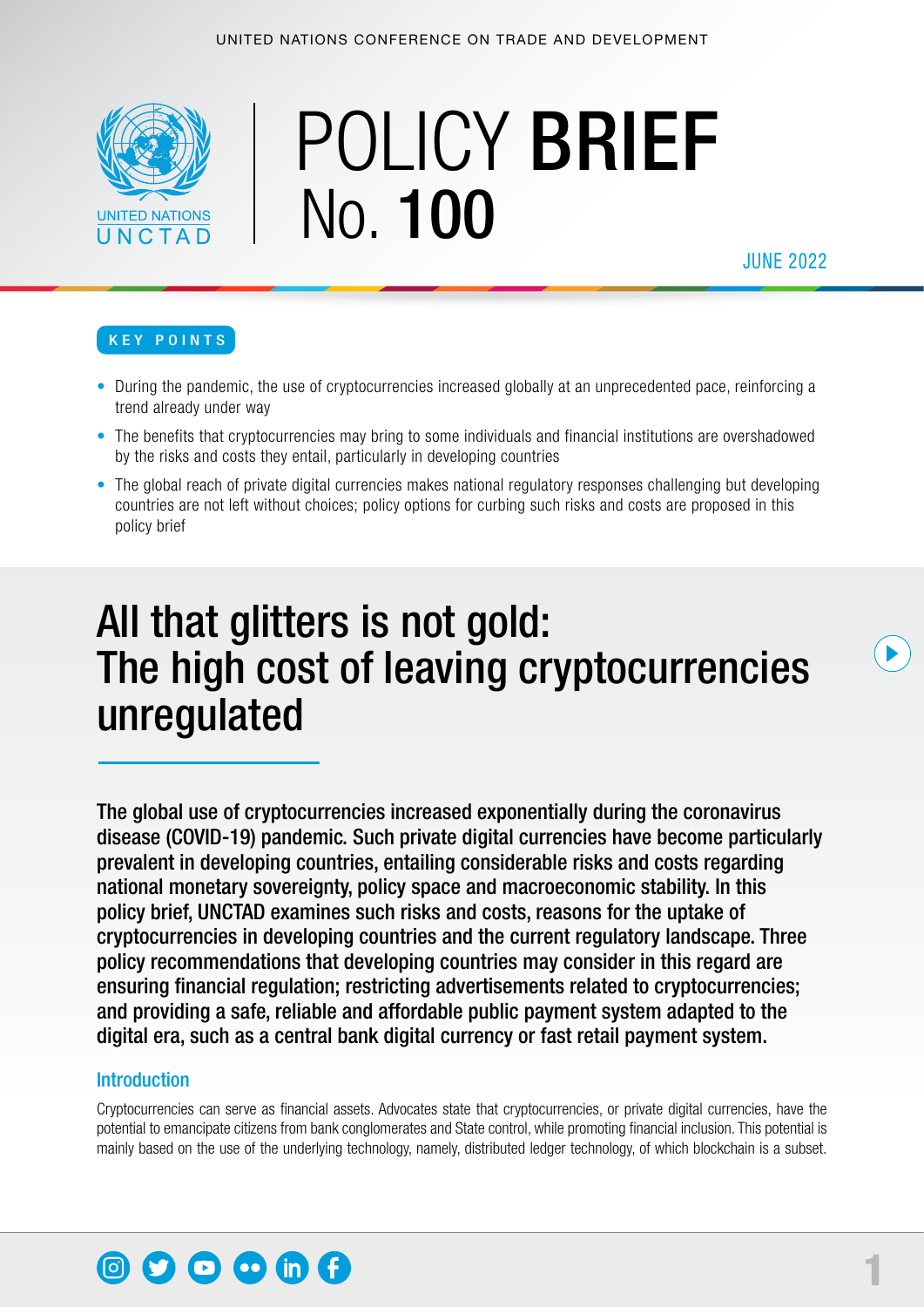Such technology provides the means to use networks of connected computers to verify peer-to-peer private transactions. To ensure the integrity of the ledger in the absence of a central authority, the nodes on the network, or digital miners, confirm the records and are rewarded through remuneration in cryptocurrencies.

Since 2009, when the first decentralized cryptocurrency was created, a complex and rapidly evolving cryptocurrency ecosystem has emerged. At present, there are over 19,000 cryptocurrencies, compared with 1,500 in 2018.<sup>1</sup> Countless service providers help keep this system operational, of which the most important are decentralized finance platforms, crypto-exchanges and digital wallet applications. The former, which is based on distributed ledger technology, provides cryptocurrency lending, trading and investment without reliance on traditional financial intermediaries.<sup>2</sup> Crypto-exchanges enable the conversion of cryptocurrencies to sovereign currencies and digital wallets store private digital currencies on behalf of users.

Another important component of the cryptocurrency ecosystem is stablecoins. This new class of cryptocurrency aims to maintain a stable price relative to a sovereign currency, or a basket of currencies, by holding financial assets as collateral. However, increasing profitability might be an incentive for stablecoin issuers to hold risky assets. A decrease in the value of such assets, or an undercollateralization of stablecoins, would result in issuers lacking the means to pay holders. Yet compared with a decrease in the value of cryptocurrencies, resulting in financial losses to holders, a more serious matter would be a drop in the price of stablecoin collaterals, which could require a public bailout, with taxpayers ultimately paying the costs. As of May 2022, several stablecoins are no longer pegged to the United States dollar. This has provoked anxiety among holders of cryptocurrencies and resulted in market turmoil associated with a significant sell-off.<sup>3</sup>

A systemic crisis was not triggered – this time!

#### Digital currencies in developing countries: Why so alluring?

The cryptocurrency ecosystem expanded by 2,300 per cent between September 2019 and June 2021, particularly in developing countries.4 According to some estimates of digital currency ownership, in 2021, 15 of the top 20 economies in this field were emerging market and developing economies (see figure).



*Source*: UNCTAD, based on data from [https://triple-a.io/crypto-ownership/.](https://triple-a.io/crypto-ownership/)

*Note*: The classification of economies (blue, advanced economies; red, emerging and market economies) is based on that in International Monteray Fund, 2020, *World Economic Outlook: A Long and Difficult Ascent* (Washington, D.C.).

<sup>1</sup> See<https://www.cnbc.com/2022/06/03/cryptocurrency-industry-focus-regulation-stablecoins-market-crash.html>. *Note*: All websites referred to in footnotes were accessed in June 2022.

Bank for International Settlements, 2021, Quarterly review, available at [https://www.bis.org/publ/qtrpdf/r\\_qt2112b.htm.](https://www.bis.org/publ/qtrpdf/r_qt2112b.htm)

<sup>3</sup> *The New York Times*, 2022, Cryptocurrencies melt down in a "perfect storm" of fear and panic, 12 May.

See [https://blog.chainalysis.com/reports/2021-global-crypto-adoption-index/.](https://blog.chainalysis.com/reports/2021-global-crypto-adoption-index/)

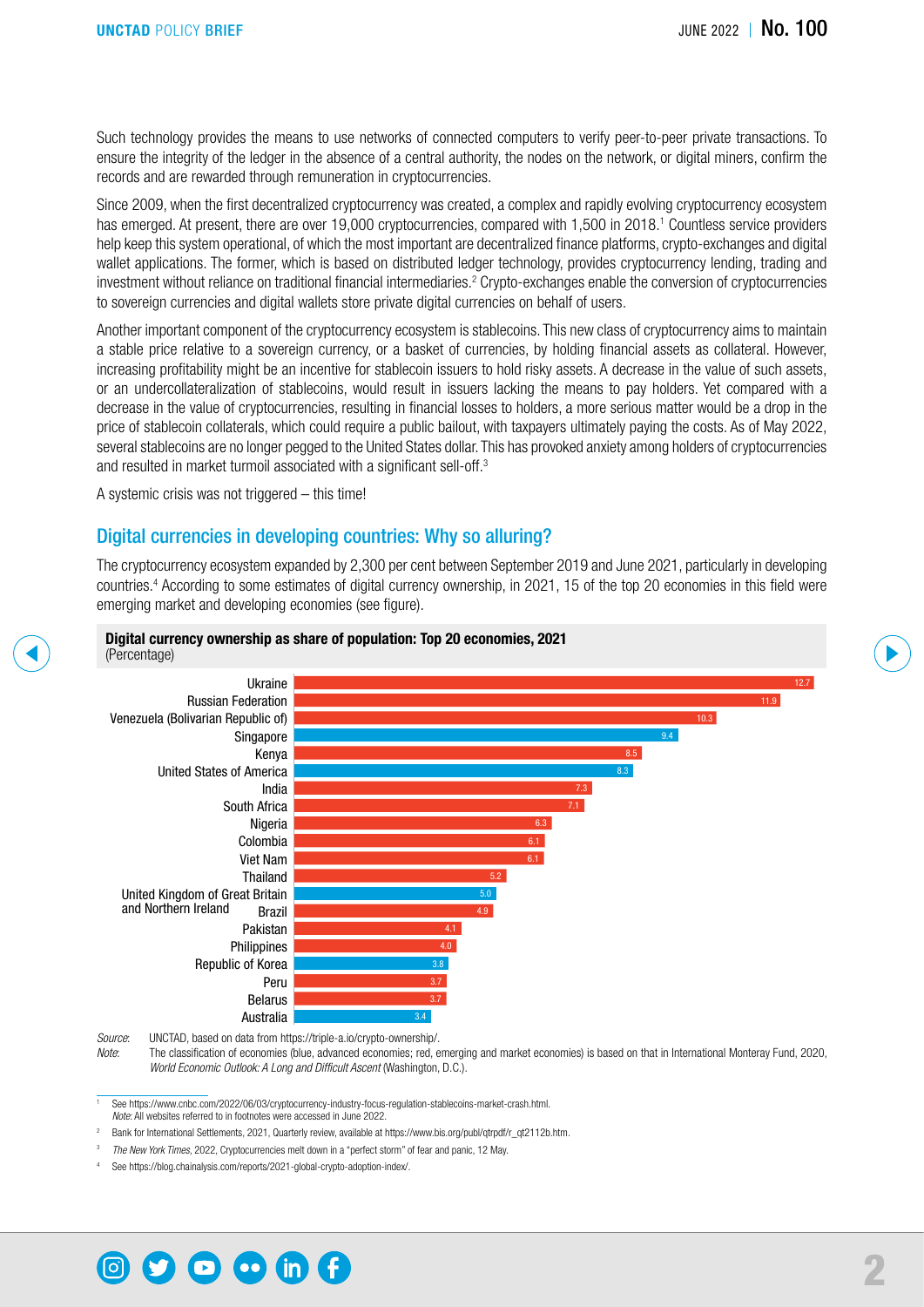There are two main reasons for the increased use of cryptocurrencies in developing countries during the pandemic. First, the use of cryptocurrencies was an attractive channel, in terms of price and speed, through which to send remittances. During the pandemic, the already high costs of traditional remittance services rose even higher during lockdown periods due to related disruptions.<sup>5</sup> Second, cryptocurrencies, as part of financial investments and speculation, are mainly held by middle-income individuals in developing countries and, particularly in countries facing currency depreciation and rising inflation (triggered or accentuated by the COVID-19 crisis), cryptocurrencies have been perceived as a way to protect household savings.6

Regardless of the reason for the use of cryptocurrencies, crypto-exchanges play a crucial role in enabling their broader deployment. Such exchanges function as clearinghouses, intermediating conversions between cryptocurrencies and sovereign currencies. Currently, there are over 450 crypto-exchanges that, in May 2021, reached a combined peak of \$500 billion in daily trades, equivalent to the maximum daily trading achieved on Nasdaq, the second-largest stock exchange worldwide, in January 2022.<sup>7</sup> The largest crypto-exchange, which has 28 million users, reached a record level of daily trading in November 2021, at \$76 billion.<sup>8</sup>

#### Who bears the costs?

The returns from cryptocurrency trading and holding are, as with other speculative trades, highly individual. On balance, they are overshadowed by the risks and costs they pose in developing countries. There are several reasons to be cautious.

First, the use of cryptocurrencies may lead to financial instability risks. If prices plunge, monetary authorities may need to step in to restore financial stability. Importantly, in developing countries, the use of cryptocurrencies provides a new channel for illicit financial flows.<sup>9</sup>

Second, the use of cryptocurrencies undermines the effectiveness of capital controls, an essential instrument in developing countries with which to curb the build up of macroeconomic and financial vulnerabilities, as well as to increase policy space.10

Finally, if left unchecked, cryptocurrencies may become a widespread means of payment and even replace domestic currencies unofficially (a process called cryptoization), which could jeopardize the monetary sovereignty of countries.<sup>11</sup> The use of stablecoins poses the greatest risks in developing countries with unmet demand for reserve currencies. For example, the turmoil in May 2022 prompted a flight to higher quality stablecoins that publish audited holdings of their backings. The International Monetary Fund has expressed concerns with regard to the risks of using cryptocurrencies as legal tender.<sup>12</sup>

The Central African Republic and El Salvador have officially adopted the cryptocurrency bitcoin as legal tender, in April 2022 and September 2021, respectively.<sup>13</sup>

#### Regulatory responses under way

Policymakers worldwide have begun to regulate cryptocurrencies. In 2019, the announcement by a major social media platform regarding the planned launch of a supranational stablecoin led to responses from regulators in developed countries. The scale of the platform, with over 2.5 billion active users, combined with its aim to become a global payment provider, raised concerns about the need for a potential public bailout in case of failure. In addition, the entry of a large technology company into the payment services sector was perceived as posing a risk to data privacy and consumer protection.14 The regulatory response led to a downgrading in the plans of the social media platform, from a global stablecoin to a more modest application, namely, provision of a digital wallet with a limited geographical availability.

The announcement also served as a wake-up call among central banks, several of which began to discuss the provision of public alternatives to private digital currencies. Central bank digital currencies are high on the agendas of most monetary authorities. Such currencies have already been introduced in a few developing countries, such as Bahamas, and many others are advancing on pilot projects, such as China, or are researching the design of such currencies.15

- <sup>6</sup> See, for example, with regard to Türkiye, [https://www.ft.com/content/02194361-a5b9-4bf0-9147-f36ba7759cf1.](https://www.ft.com/content/02194361-a5b9-4bf0-9147-f36ba7759cf1)
- <sup>7</sup> UNCTAD calculations, based on data from [https://www.statista.com/.](https://www.statista.com/)
- <sup>8</sup> See<https://www.coinmarketcap.com/rankings/exchanges>.
- 9 See UNCTAD, 2022, The cost of doing too little, too late: How cryptocurrencies can undermine domestic resource mobilization in developing countries, Policy brief No. 102.
- <sup>10</sup> UNCTAD, 2019, *Trade and Development Report, 2019: Financing a Global Green New Deal* (United Nations publication. Sales No. E.19.II.D.15. Geneva).
- <sup>11</sup> See<https://www.imf.org/en/Publications/GFSR/Issues/2021/10/12/global-financial-stability-report-october-2021>.
- <sup>12</sup> See [https://www.imf.org/en/News/Articles/2022/01/25/pr2213-el-salvador-imf-executive-board-concludes-2021-article-iv-consultation.](https://www.imf.org/en/News/Articles/2022/01/25/pr2213-el-salvador-imf-executive-board-concludes-2021-article-iv-consultation)
- <sup>13</sup> See<https://www.ft.com/content/fbf9aef0-453f-4e61-bd83-ff2b2bc92221>and <https://www.bbc.com/news/world-africa-61248809>.
- <sup>14</sup> See<https://www.project-syndicate.org/commentary/facebook-libra-diem-failure-lessons-for-digital-currencies-by-katharina-pistor-2021-05>.
- <sup>15</sup> See<https://www.atlanticcouncil.org/cbdctracker/>.



<sup>5</sup> See<https://blogs.worldbank.org/psd/ebb-and-flow-remittances-year-pandemic>and [https://foreignpolicy.com/2021/09/28/future-of-money-cryptocurrency-blockchain-finance](https://foreignpolicy.com/2021/09/28/future-of-money-cryptocurrency-blockchain-finance-regulations-sanctions-stablecoins-china)[regulations-sanctions-stablecoins-china](https://foreignpolicy.com/2021/09/28/future-of-money-cryptocurrency-blockchain-finance-regulations-sanctions-stablecoins-china).